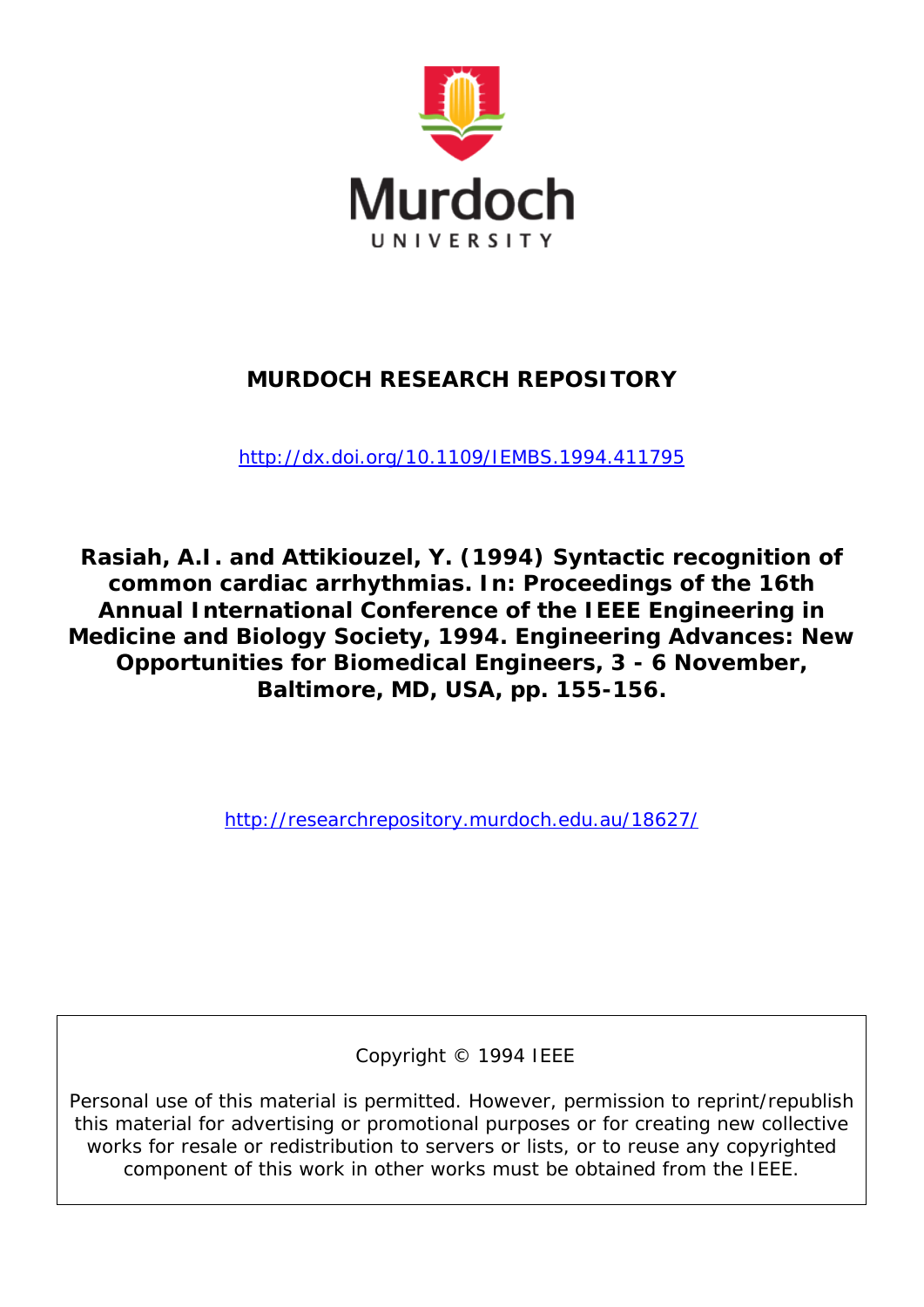## **Syntactic Recognition of Common Cardiac Arrhythmias**

**A.I.Rasiah** and **Y. Attikiouzel**  Centre **for** Intelligent **Information Procesiag** Systems Department of Electrical and Electronic Engineering University *of* Western Australia

#### **Abstract**

**This** paper outlines a syntactic approach to **the**  recognition *of common* cardiac arrhythmias within a single ambulatory ECG trace. **This** methodology essentially involves **the** annotation *of* an electrocardiogram trace in terms of the syntax primitives and **the** subsequent parsing *of* these **annotations** into various syntactic forms that describe their appropriate arrhythmia. The syntax primitives, which we collectively term *arrlets*, are a set of *curves,* which are modelled **as** a series expansion *of*  orthonormal hermite basis functions. By using **as** features the parameters of this model, a probabilistic neural network is then employed to detect the **occwrences** *of* arrlets within an ECG trace. **The** approach was evaluated using data **from**  the MIT-BIH arrhythmia database.

### **Introduction**

Cardiac arrhythmias are dysfunctions or disturbances in the behaviour *of* the heart. These disturbances produce abnormalities in rate, rhythm and the site *of* impulse formation; factors that may in tum alter the normal sequence *of* atrial and ventricular activation. In electrocardiograms, such arrhythmias maaifest themselves **as** deformations in **the** observed waveform. Such deformations, **as** associated with a diagnosed arrhythmia, *occur* with a consistency and morphological similarity that they may be look upon **as** a "waveform pattern" in the temporal domain. In general, ECG arrhythmia waveforms can be subdivided into two type classes; (i) events : which *are* single ectopic occurrences and, (ii) rhythms : which are a continuous series *of* one or more event types,

Some **common** cardiac arrhythmias that are identifable by the methodology outlined in **this** paper *are*  **shown** in figure-2 and a clinical overview of them can be found in [ll. If one looks at the morphological characteristics *of* cardiac arrhythmias, one will find that there are large **number** *of* them that *are* defined in **terms** of others arrhythmias. This is especially **so** for the rhythms. Therefore, given the "language" of arrhythmias is well **structured,** it seems only appropriate that a syntactic approach to the **recognition** *of* arrhythmias be used. But like all syntactic methodologies. the performance of the process is largely dictated by the ability of the process to identify those primitives that form the syntax or "alphabet" *of* the system. In **this** paper, **an** artificial neural network approach to recognising the syntax primitives is adopted, using a *series* expansion *of* **orthonormal** basis functions to model the various syntax primitives, together with a

-. \_\_

## probabilistic neural network to classify **the** coefficients of the series expansion.

## **What are arriets?**

**The** syntactic recognition process presented in **this**  paper is essentially based *on* the **recognition** *of* a series *of*  five primitives, which we call *arrlets.* They represent the syntax primitives *of* **this** syntactic recognition process - *see*  figures-1. Using these arrlets. the morphology *of* the more *common* cardiac arrhythmias can quite easily be described **as** a string *of* primitives; *see* figure-2. With **this** in mind, the identification of such arrhythmias from an ECG trace now becomes a procedure that involves just the annotation *of* the ECG trace in terms *of* arrlets and, the subsequent structures **or** "words" that describe these arrhythmias. Because. **the** parsing *of* such annotations in **this** application is greatly simplified by **the** relatively small size of the syntax set ie. five (four for the experiment evaluation), **this**  paper shall concern itself with **the** detection of arrlets **only.**  parsing *of* these annotations into the various syntax



**Figure 1:** Syntax primitives or arrlets.



**Figure 2: Typical cardiac arrhythmias. (a)**  $(NORMAL) = (P-I)+(ORS)+(P-T)$ **:** (b)  $(ROMT) = (P-T)+(ORS)+(VPB2)$ : (c)  $T$ **)**  $+(ORS) + (P-T);$  (b)  $(RONT) = (P-T) + (ORS) + (VPB2);$  (c)  $(VTACHY) = (VPB2) + (VPB2) + (VPB2) + (VPB2)$ ; (d) *(COUP)* **m2km 2):** (VPB2)+(VPB2)+(VPB2)+(VPB2): (d) (COUP)<br> **m2km 2):** (e) (MFOCAL) = (VPB2)+(VPB2)+<br>
(VPB1): (f) (FUSION) = (P-T)+(VPB1)<br>
Sornmo at al. [2] demonstrated that by using just

Sornmo et al. [2] demonstrated that by using just the first three hermite basis **functions, one** could adequately model the *shape of* a **QRS** complex. However, since arrlets **VPB1 and** VPB2 have more complex morphologies than the **QRS** complex. we would expect *N>3.* In the experiment evaluation *of* **the** "grition process **outlined** in **this** paper,

#### 0-7803-2050-6/94 \$4.00 ©1994 IEEE 155